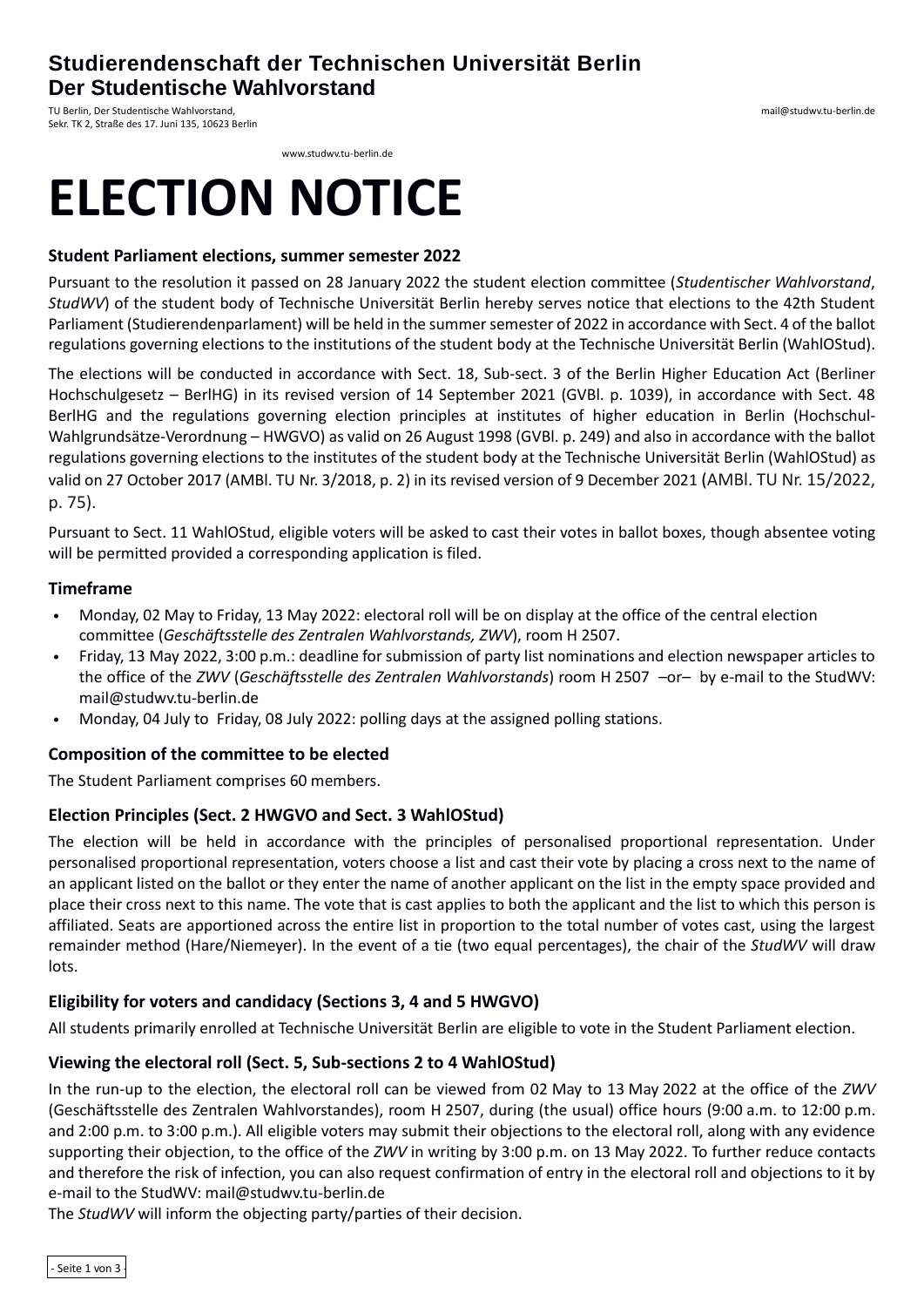## **Party list nominations and election newspaper articles (Sect. 6, Sub-sect. 5, and Sect. § 9 WahlOStud)**

- Deadline for submissions: 13 May 2022, 3:00 p.m.
- Receiving office: office of the *ZWV* (Geschäftsstelle des Zentralen Wahlvorstands), room H 2507, Straße des 17. Juni 135, 10623 Berlin

To further reduce contacts and therefore the risk of infection, you can also submit party list nominations by e-mail to the StudWV: mail@studwv.tu-berlin.de

• Format: Use only latest form issued by the *StudWV*

IMPORTANT! The latest forms can be obtained from:

- online: http://www.studwv.tu-berlin.de and
- office of the *ZWV* (Geschäftsstelle des Zentralen Wahlvorstands, H 2507)

#### **Minimum number of applicants (Sect. 6, Sub-sections 1 and 4 WahlOStud)**

A party list nomination must comprise at least 5 applicants. It must be backed by at least 10 eligible voters, whereby the applicants' consent also counts as backing for the party list nomination. Each applicant and each backer has to sign in their own hand as proof of their consent to the party list nomination.

Each applicant may only apply for one party list nomination. Applicants whose names appear on several party list nominations will be removed from all party list nominations.

## **Key word (Sect. 6, Sub-sect. 2 WahlOStud)**

The party list nomination must be identified by a key word comprising no more than 50 characters. The key words used on the lists must be clearly identifiable to avoid any confusion.

Where the key words are similar or can be easily confused, the party list nomination that was entitled to use this key word during the previous election will be given first option. If the key word had not been used during the previous election, the party list nomination that first submitted the key word will be given first option. In cases of doubt, the *StudWV* will have the final say. Party list nominations may also be sent additionally in digital form to the *StudWV*. The same deadline applies.

# Election newspaper (§ 9 WahlOStud)

The *StudWV* will publish an election newspaper, which contains the party list nominations and any election newspaper articles that may have been submitted.

# Verification and publication of the party list nominations (Sect. 7 WahlOStud)

The *StudWV* decides on which party list nominations are admissible. Party list nominations that fail to satisfy the stipulations of Sect. 6 WahlOStud, or which are ambiguous, will not be accepted.

If several party list nominations are submitted, the chair of the *StudWV* will draw lots to determine the order in which the party list nominations are listed. All accepted or rejected party list nominations will be posted on the bulletin board of the *StudWV* (behind the foyer in the main building, in the left-hand corridor leading to the student cafeteria (*Mensa*)), as well as online ( www.studwv.tu-berlin.de ).

Objections to any of the accepted party list nominations must be submitted in writing to the office of the *ZWV* (*Geschäftsstelle des Zentralen Wahlvorstandes*), room H 2507, within three working days (deadline: 3:00 p.m.) of the party list nominations being announced. To further reduce contacts and therefore the risk of infection, you can also submit your objections by e-mail to the StudWV: mail@studwv.tu-berlin.de

If the deadline falls on a Saturday, Sunday or bank holiday, it will be carried over to the next working day.

## Absentee voting (Sect. 13, Sub-sect. 1 and Sect. 14, Sub-sect. 1 WahlOStud)

Each eligible voter is entitled to file an application with the StudWV for an absentee ballot. Voters applying for an absentee ballot will receive the absentee ballot documents from the *StudWV* in the post. Absentee ballots must be submitted to the *StudWV* or to an election supervisor (at one of the polling stations) before the deadline for the election closes, i.e. by no later than 4.30 p.m. on 08 July 2022. When applying for an absentee ballot, please take into account the postage and processing times!

**Due to the ongoing pandemic we appeal to every voter to make use of absentee voting. You can easily apply online.**